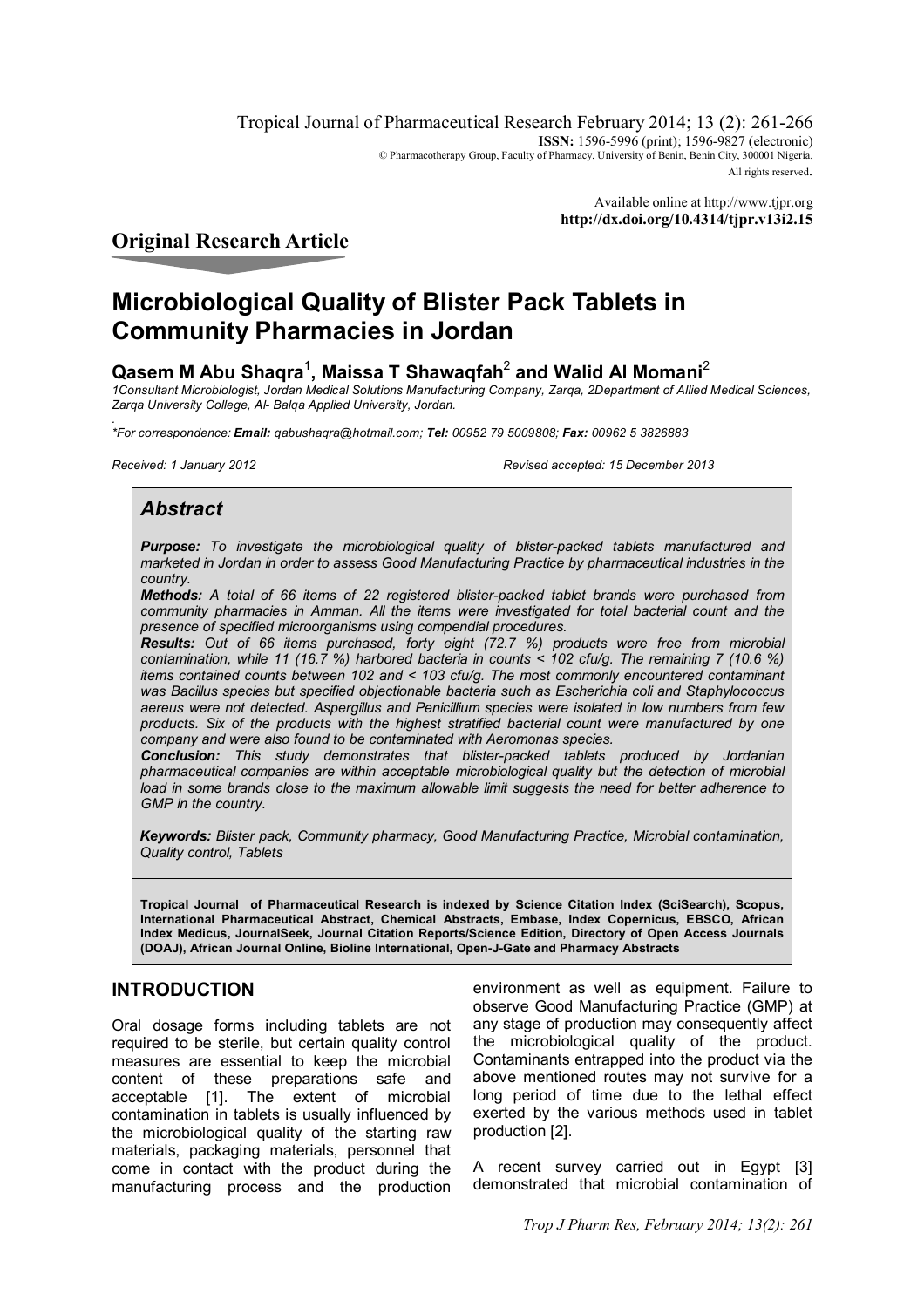tablets was the lowest of all non-sterile pharmaceutical preparations. However, alarming figures of tablets microbial load appeared in other publications [4-6]. High contamination levels were detected in tablets distributed by industries in containers and then dispensed to patients by counting.

In Jordan, marketed tablets are mostly packed in blisters. Hence, microbial contamination of these products is unlikely to occur after the packaging step in the manufacturing facility. High levels of microbial contamination in blister-packed tablets may indicate irregularities in the implementation of GMP standards by manufacturers. The objectives of this study were, first to investigate the microbiological quality of tablets manufactured and marketed in Jordan, and then to apply the results obtained to extrapolate the degree of pharmaceutical companies' adherence to GMP requirements in the country.

### **EXPERIMENTAL**

#### **Materials**

Twenty two different brands of tablet dosage forms that contained 8 pharmaceutical active ingredients were randomly purchased from community pharmacies with preference for formulations with high public demand such as metformin, glibenclamide, acetylsalicylic acid and diclofenac salts. All purchased items were manufactured by companies registered in Jordan and their drugs approved by the Jordan Food and Drug Administration (JFDA). For each brand, 3 Paks with different batch numbers were obtained. Each purchased item was inspected for the information disclosed on the container label, including amount of active ingredients, manufacture date, and expiry date as well as batch number.

#### **Isolation of specified organisms**

The blister of each brand was wiped with 70 % alcohol, and with the aid of a sterile scalpel, 5 tablets were taken and placed in a conical flask containing 50 ml Tryptic Soya Bean Digest (TSBD) broth. The flasks were incubated at 35 ºC in a shaking water bath for 48 hours before 1.0 ml aliquots of the flask content were<br>processed for the isolation of  $E$ . coli. processed for the isolation of *E. coli*, *Pseudomonas aeruginosa*, *Staphylococcus aureus* and *Salmonella* species as described in the United States Pharmacopoeia [1].

#### **Microbial count**

Tablets were taken from the blister pack of each purchased item separately as described above,

crushed in a mortar under aseptic conditions before 1 g was added to 9 ml sterile phosphate buffer pH 7. The content of each tube was shaken vigorously for 2 min using a vortex mixer then allowed to stand for 30 minutes. One ml aliquot of each tablet supernatant was 10-fold serially diluted using similar buffer and kept in a standing position for additional 30 minutes. Aliquots of 1.0 ml of each dilution were separately transferred into Petri dishes and the traditional pour plate technique was performed using TSBD agar. After 48 hours of incubation at 35 ºC, developed colonies were counted and 5 of the grown colonies with apparently different colonial morphology were purified for further identification. Isolation and enumeration of yeast as well as molds was carried out by spread plate technique on Sabouraud's Dextrose agar supplemented with chloramphenicol as a bacterial inhibitor. Plates in this case were incubated at 27 ºC for 2 weeks but because yeasts grow faster than molds, counts for the former organisms were performed during the first 3 days of incubation. The phosphate buffer used for microbial count and media employed were supplemented with 0.5 % polysorbate 80 as well as 0.5 % lecithin as neutralizing agents for preservatives, in case the tablets under study had been preserved. All media used in this investigation were the products of Difco, USA

#### **Identification of isolates**

Purified bacterial colonies recovered from contaminated samples were identified according to the diagnostic tables given by Barrow & Feltham [7]. Tests performed for this purpose include Gram reaction, shape, carbohydrate utilization, catalase production, oxidase test, Indole production, spore formation, methyl red, Voges Proskauer, nitrate reduction, starch hydrolysis, tryptophan hydrolysis, hydrogen sulfide production, and citrate utilization.

#### **Neutralization efficacy**

Sterile phosphate buffer solution was supplemented with 0.5 % methyl and 1 % propyl parabens. After heating to dissolve, the solution was brought to room temperature and then challenged with *P. aeruginosa* ATCC 9027 to give a count of 103 cfu/ml. Inoculums' standardization was performed using McFarland solution and spectrophotometry. One ml of the challenged sample was diluted with 9 ml phosphate buffer amended with 0.5 % polysorbate 80 as well as 0.5 % lecithin. After half an hour, a further 10-fold serial dilution using similar buffer was made. All dilutions were kept at room temperature for additional 30 min to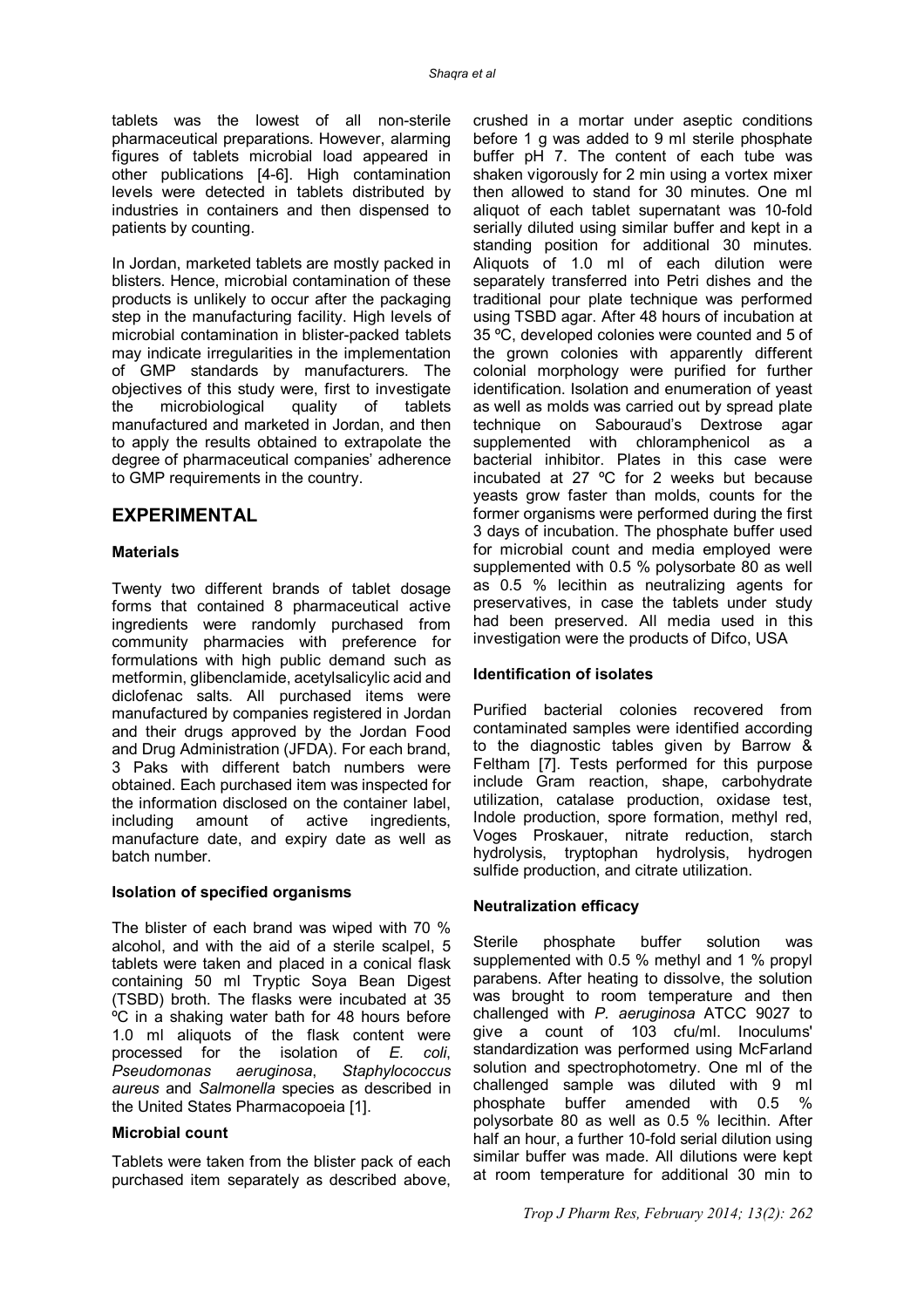allow preservative neutralization to occur. Recovery of at least 50 % of the inoculated bacteria on SBCD agar indicated the effectiveness of the neutralization process.

#### **Statistical analysis**

In order to determine batch to batch variation in the numeric data obtained for the 3 packs purchased for each brand, statistical analysis to establish the deviation from the mean count was carried out using t- test with the aid of Sigma Plot software. Differences were considered as statistically significance at *p* < 0.05.

### **RESULTS**

Visual inspection of all items purchased indicated that all were neat and un-tampered. Information disclosed on the containers included manufacturing date, expiry date, batch number and concentration of active ingredient in addition to cautions that the product was a drug. All tablets tested were smooth, without any unusual discoloration or indications of surface microbial contamination.

The results presented in Table 1 demonstrate that out of 66 items investigated, 48 (72.7 %) were free from microbial contaminants whereas the remaining 18 items (27.3 %), harbored bacteria in levels below 103 cfu/g. It is evident from the same table that only 10.6 % of the items

 **Table 1:** Extent of microbial count of blister packs

contained bacterial count between 102 and 103 cfu/g. Three units with different batch numbers were analyzed for each brand and as table 1 shows; the highest contamination level appeared predominantly in the triplicate items obtained for one brand of metformin and another of acetylsalicylic acid. Both brands were manufactured by the same company.

Table 2 shows the types of microorganisms isolated from each product category. It is clear that *Bacillus* spp was the most commonly encountered Gram positive bacteria followed by *Staphylococcus* spp, while *Aeromonas* spp were the only Gram negative bacteria recovered. Filamentous fungi were present among the contaminants and were represented by *Aspergillus* as well as *Penicillium* spp but *Candida* spp were not detected. Both fungal species were recovered in very low numbers which were difficult to enumerate in a reproducible manner. It is important to mention that fungi were recovered from products regardless of the bacterial count detected. Table 3 provides information regarding the frequency of detection for different microorganisms in relation to the number of items in which they occurred.

Statistical analysis of the bacterial counts obtained indicated that batch to batch variation in the microbiological quality was detected for the products of two companies. This was deduced

|                      | Brand/Active ingredient No of units studied per brand | Contaminated<br>units $(\%)$ | 102          | <b>Level of bacterial</b><br>Contamination/g (%)<br>$102 - 103$ |
|----------------------|-------------------------------------------------------|------------------------------|--------------|-----------------------------------------------------------------|
| Metformin            | 4x3                                                   |                              |              |                                                                 |
| Glibenclamide        | 2x3                                                   |                              |              |                                                                 |
| Acetylsalicylic acid | 4x3                                                   |                              |              |                                                                 |
| Diclofenac salt      | 3x3                                                   |                              |              |                                                                 |
| Lovastatin           | 2x3                                                   |                              |              |                                                                 |
| Chlorpheniramine     | 3x3                                                   |                              |              |                                                                 |
| <b>Ibuprofen</b>     | 2x3                                                   |                              |              |                                                                 |
| Vitamin preparations | 2x3                                                   |                              |              |                                                                 |
| Total no.            | 66                                                    | 18 (27.3)                    | (16.7)<br>11 | (10.6)                                                          |

 **Table 2:** Types of microbial contaminants isolated from each brand type

| <b>Brand/Active ingredient</b> | No. of units studied in each brand | Microorganisms isolated             |  |
|--------------------------------|------------------------------------|-------------------------------------|--|
| <b>Metformin</b>               | 12                                 | Bacillus spp, Molds*, Aeromonas spp |  |
| Glibenclamide                  | 6                                  | Staphylococcus spp, Molds*          |  |
| Acetylsalicylic acid           | 12                                 | Bacillus spp, Molds*, Aeromonas spp |  |
| Diclofenac salt                | 9                                  | Bacillus spp.                       |  |
| Lovastatin                     | 6                                  | None                                |  |
| Chlorpheniramine               | 9                                  | Staphylococcus spp, Bacillus spp,   |  |
| Ibuprofen                      | 6                                  | None                                |  |
| <b>Multivitamins</b>           |                                    | Molds*, Staphylococcus spp.         |  |

 *\*Aspergillus and/or Penicillium*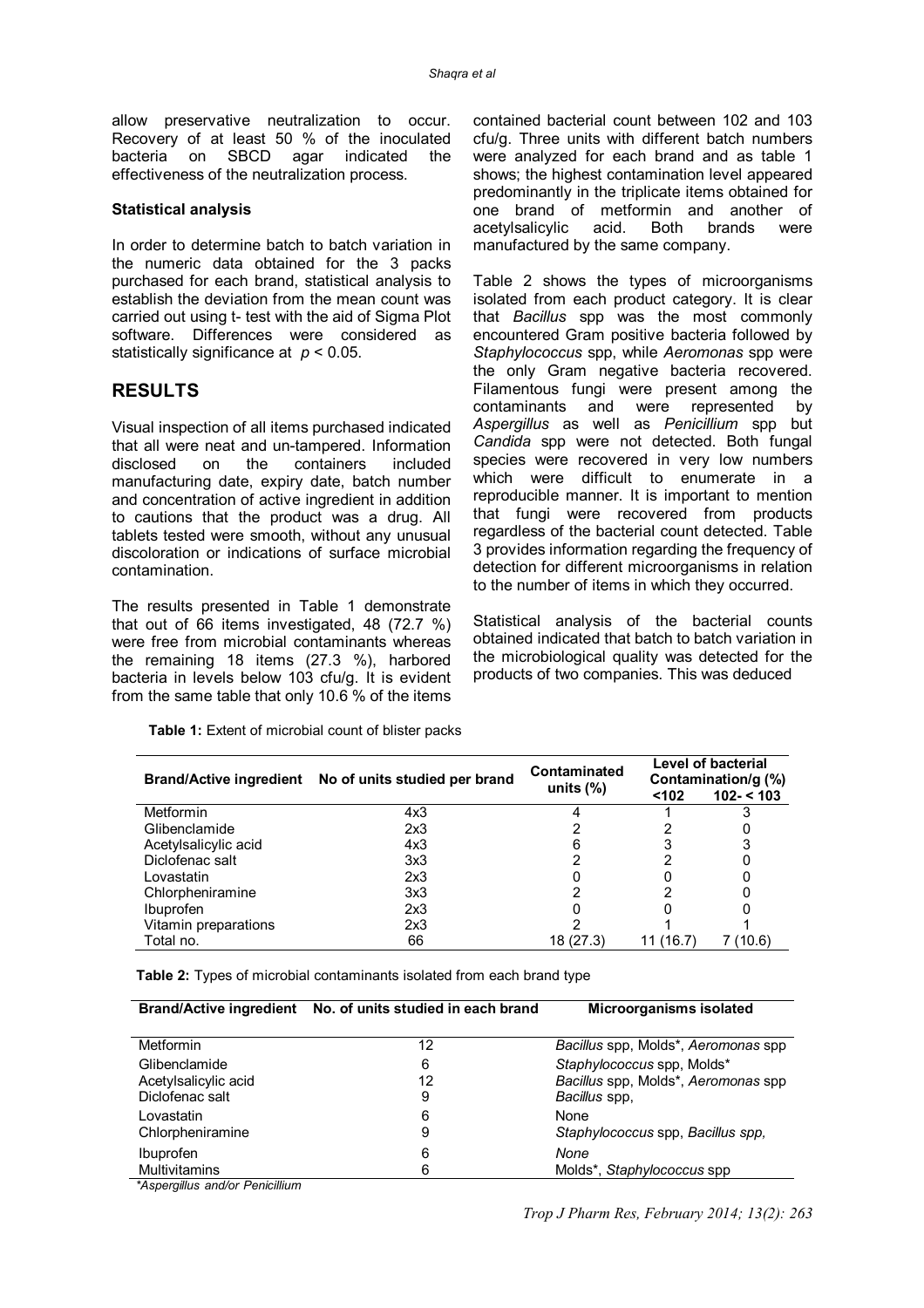from the variation noted on the bacterial count of tablets derived from 3 containers with different batch numbers. The deviation of counts from the mean was statistically significant at a probability level of <0.05. Preservative neutralization test indicated the effectiveness of the neutralizers used as it was always possible to isolate at least 50 % of the challenge bacterium used in the test

**Table 3:** Frequency of contaminants isolated from the tablet brands studied.

| Type of isolate    | Frequency of isolation in<br>studied units |
|--------------------|--------------------------------------------|
| Bacillus spp       | 12                                         |
| Aspergillus spp    | 8                                          |
| Penicillium spp    |                                            |
| Aeromonas spp      | 6                                          |
| Staphylococcus spp |                                            |

Enrichment culture techniques employed for the qualitative recovery of *Salmonella*, *E*. *coli*, *Staphylococcus aureus* and *P. aeruginosa* demonstrated the absence of these organisms from all items studied. These results corroborate the findings given in Table 2.

### **DISCUSSION**

This study is the first to focus on the microbiological quality of blister pack tablets manufactured and marketed in Jordan. Products were chosen according to high public demand by the local community; they include anti-diabetic drugs, analgesics and vitamin preparations. The harmonized pharmacopoeial standards stipulate that oral solid dosage forms are required to be free from *E. coli* as a specified organism and should not contain a total bacterial count in excess of 103 CFU/g [1].

Findings reported in this communication have shown that 72.7 % of the items tested were free from microbial contamination whereas 10.6 % harbored bacteria in counts between 102 and < 103 cfu/g. *E. coli* was not recovered from any of the products while, *Aspergillus* and *Penicillium*  spp were present in small numbers in 8 and 7 items, respectively. *Candida* spp in addition to other pathogenic bacteria such as *Salmonella* spp were not detected. Therefore, according to the United States Pharmacopoeia [1], all products tested were in compliance with specifications in relation to microbial counts and absence of specified microorganisms.

Microbial counts obtained in this work were different than those reported by Obi and Nwannunu [6] who investigated tablets dispensed to patients by counting and found that all brands they studied harbored microbial count in excess of 105 cfu/g. On the other hand, our results are close to the findings released from Egypt by Gad *et al* [3]. These authors found that out of 80 tablet dosage forms, 10 % were contaminated with bacteria in counts ranging between 102 and 103 cfu/g, while none contained bacteria in excess of 103 cfu/g, in amazing agreement with the 10.6 % obtained in this work.

*Staphylococcus aureus* and dermatophytes were the major contaminants recovered from tablets counted to patients in Nigeria [4,6] but none of these organisms was recovered in this study. Another work conducted in Dar es Salam, Tanzania [8] reported that *Klebsiell*a as well as *Bacillus* spp were the dominant microbial contaminants and this is consistent with our observations in relation to the latter isolate. The isolation of *Aeromonas* spp from tablets has also been reported [5] and this organism was the only Gram negative bacteria recovered in this investigation. Although members of the family Enterobacteriaceae were not isolated from tablets included in the current work, they have been isolated from tablets by other investigators [4-6]. These authors attributed the presence of contaminants to poor handling during dispensing, repackaging, and / or non-adherence to good manufacturing practice; the later factor could be the cause of contamination in the present study.

Contamination of blister-packed tablets does not occur after the blistering process. Therefore, any contaminant recovered in our investigation must have been acquired during manufacture. *Bacillus* spp might have gained access to tablets from the environment in which these products were manufactured as these organisms have been commonly found in soil, dust and air [9,10]. Spores of fungi are usually found in the atmosphere and thus their presence might be attributed again to the production environment. *Staphylococcus* spp are normal flora of the skin and are usually incriminated as contaminants of production equipment as well as raw materials. Therefore, their probable source in the tablets studied could have been one or a combination of these sources. *Aeromonas* spp are usually isolated from water [11,12], but due to the fact that little moisture, if at all is available in tablets, one would expect that their presence may well be due to the use of contaminated water for the cleaning of production equipment. Thus, it can be concluded that pharmaceutical companies in Jordan should pay more attention to the air in the working environment and to the validation of cleaning procedures followed in the production premises.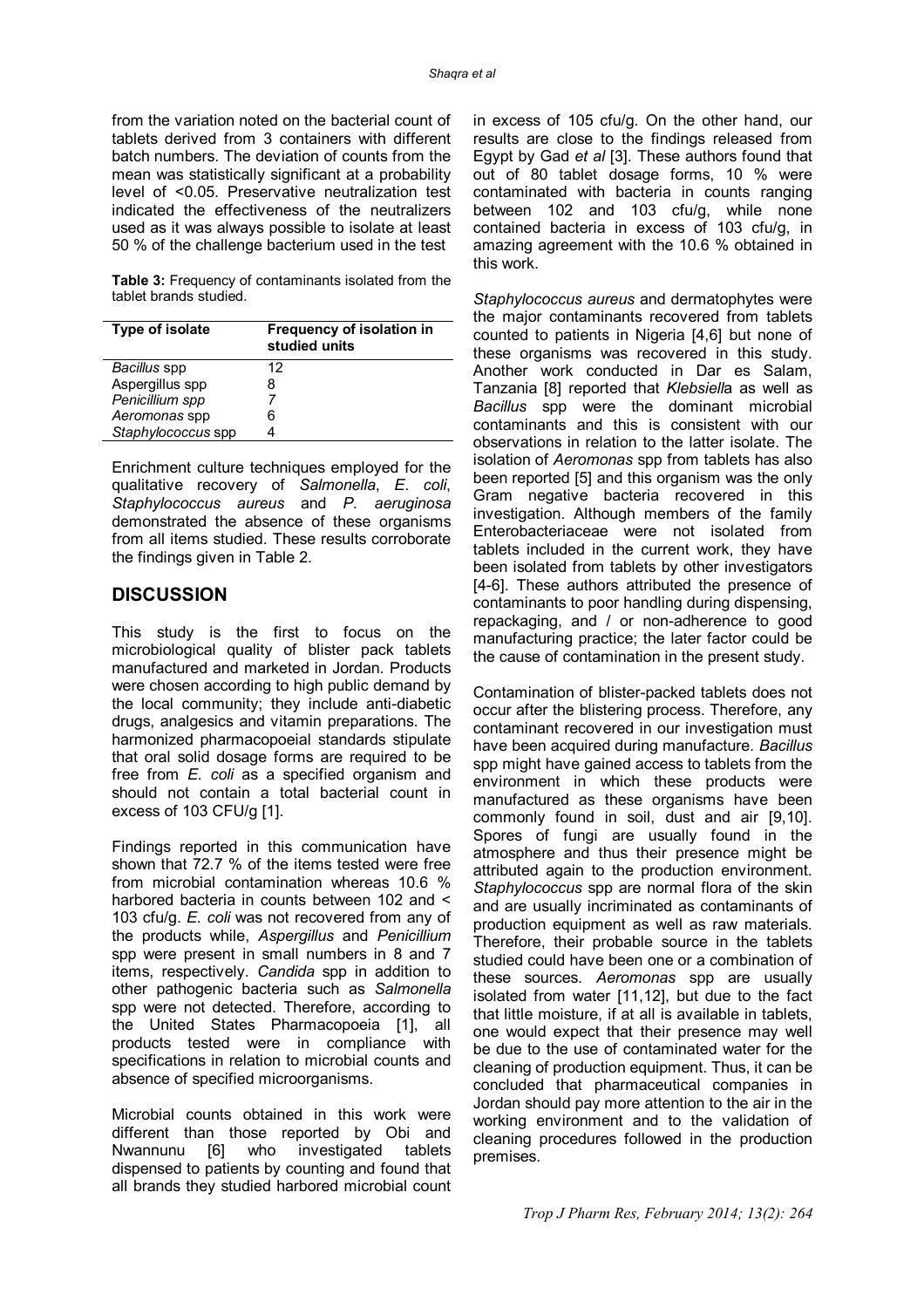Production of tablets is usually conducted in areas classified in current GMP as class D and this category permits the presence of large amount of particles in the premises. Microorganisms including fungal spores have the tendency to adhere to these particles and ultimately settle down in or on the product during the production process. This may explain why many of the contaminants encountered in our investigated products were air borne. The recovery of small numbers of contaminants in the tablets studied might be attributed in part to the low water activity in these products which is usually 0.6 [13]. This low water activity is inhibitory to the growth of most microorganisms. The harsh procedures typically used in the processing of tablets are also detrimental factors for microbial growth and probably contributed to the low microbial counts obtained.

Enrichment cultures performed to selectively isolate *S. aureus*, *Salmonella* spp and *P. aeruginosa* revealed the absence of these organisms from the brands studied. The absence of the later two organisms is in agreement with most published literature but *S. aureus* has been isolated from tablets by many investigators [3,4]. The explanation to this might be due to the lack of personnel hand interference in the production process or the appropriate personal hygiene followed by the Jordanian industry.

Microbial contamination of tablets is generic to all products and is not confined to a specific item with certain active ingredient (Tables 2 and 3). Lovastatin and ibuprofen containing tablets were the only products that were found to be free from contaminants. In this context it should be said that these products were manufactured by two companies whose brands were not found to be contaminated and this may suggest either compliance with GMP or the addition of preservatives into tablet formulations as precautionary measure. It is pertinent to say that none of the manufacturing companies stated the incorporation of preservatives in their products but this is not usually considered as offensive. To rule out the interference of preservatives that might have been included in the formulations studied, preservative neutralizers were added into the recovery medium. Efficacy of the neutralization procedure was confirmed and hence, low numbers recorded were genuine results and were not influenced by the use of faulty techniques.

Microbial count between > 102 and < 103/g was registered for 6 brands belonging to two drug categories manufactured by a single company, further more *Aeromonas* spp were isolated from

the same 6 brands only. These observations suggest that the firm which produced these products had persistent problems related to manufacturing practices. Had the 6 products been omitted from our investigation, the percentage of brands which contained the highest microbial count (>102 and < 103) would have been reduced to 1.5 %.

Batch to batch variation in microbial count was demonstrated in the products of two companies. This was deduced from the variation in total bacterial count obtained for the 3 items purchased with different batch numbers. Deviation from the mean count was statistically significant ( $p < 0.5$ ). Thus, this variation indicated the inconsistency of the two firms in the implementation of GMP. In fact, batch to batch variation in the microbiological quality of finished pharmaceutical products has received little attention and therefore our findings cannot be compared with other studies.

#### **Limitation of the study**

Most contaminants detected in tablets investigated herein were either air-borne or water-borne. Therefore, it was deduced that control of air quality and adequate cleaning procedures in the manufacturing premises could improve the microbiological quality of tablets produced by Jordanian firms. This is an assumption which could have been a solid evidence, had we been able to carry out the research described in conjunction with in-house experiments to determine the quality of air and water used in the companies that produced the brands of tablets studied in this work.

### **CONCLUSION**

This work has demonstrated the acceptable quality of blister pack tablets manufactured by Jordanian pharmaceutical companies in relation to microbial count and the isolation of specified microorganisms. Contaminants detected were probably due to inadequate monitoring of the ventilation systems and the lack of appropriate cleaning validations. If it were not for the water activity of tablets and the production procedures used in tableting, many of the brands investigated might have fallen short of microbiological allowable limits. Therefore, improvement in the implementation of GMP by pharmaceutical manufacturers in Jordan is imperative.